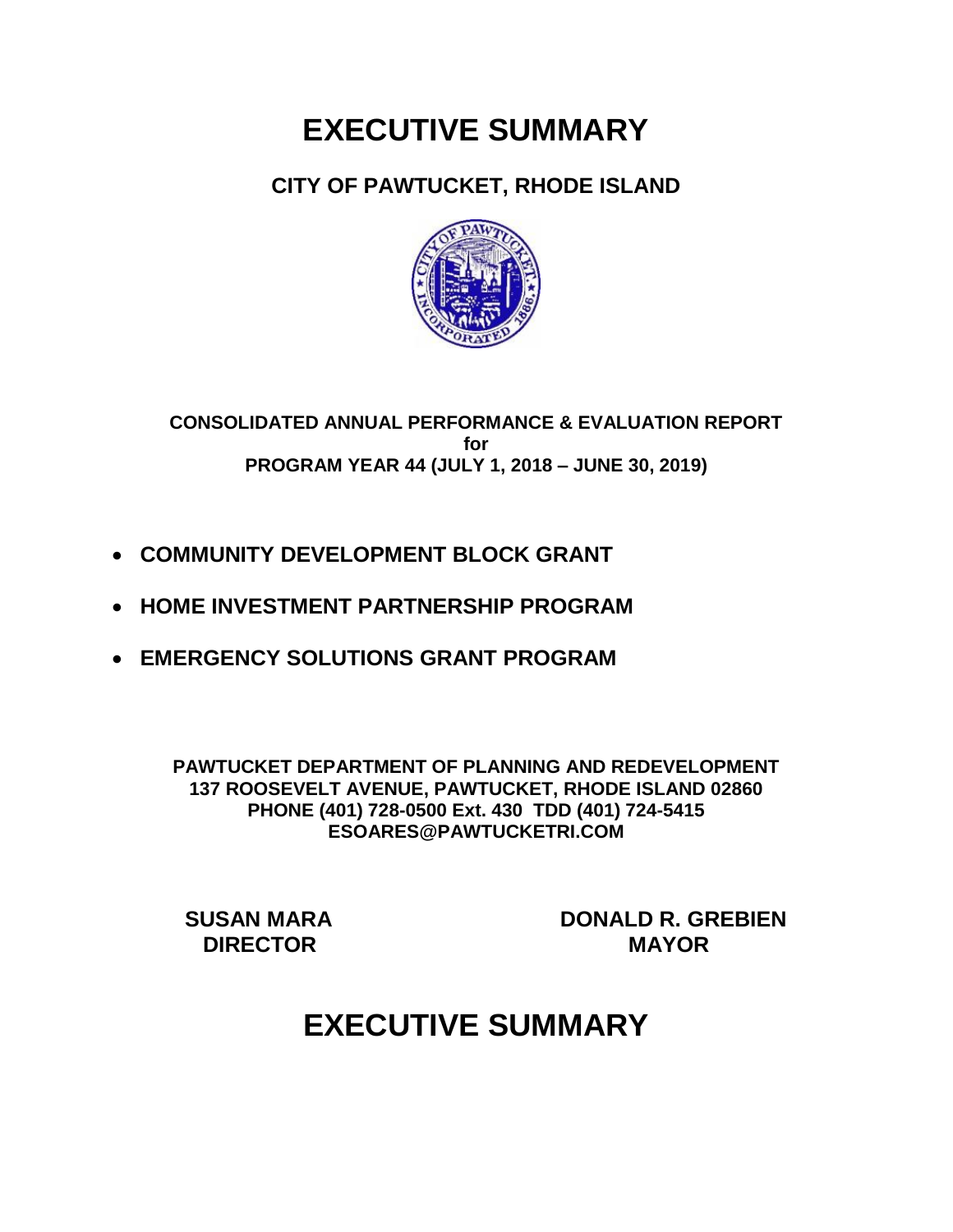#### I. **Explanation of Report**:

The City of Pawtucket, Rhode Island expended \$2,549,272.47 in Community Development Block Grant funds, \$286,733.80 in HOME Housing Investment Partnerships Program and \$155,978.00 in Emergency Solutions Grant for a total of \$2,991,984.27 HUD funds for FY 18-19 (July 1, 2018-June 30, 2019). With these funds, the City of Pawtucket undertook a variety of activities designed to "develop a viable urban community, provide decent housing and a suitable living environment, and expand economic opportunities, principally for persons of low and moderate income".

The attached report presents an accounting of where those funds were directed and an overall evaluation of how well the City of Pawtucket performed in meeting the goals originally identified in the City's Five-Year Consolidated Plan (2015-2020).

Appendix A provides an overview of the three federal programs—the Community Development Block Grant, the HOME Investment Partnership Program, and the Emergency Solutions Grant.

Any questions concerning this report should be directed to Edward G. Soares, Community Development Program Manager, Department of Planning and Redevelopment at (401) 728-0500 ext. 441. esoares@pawtucketri.com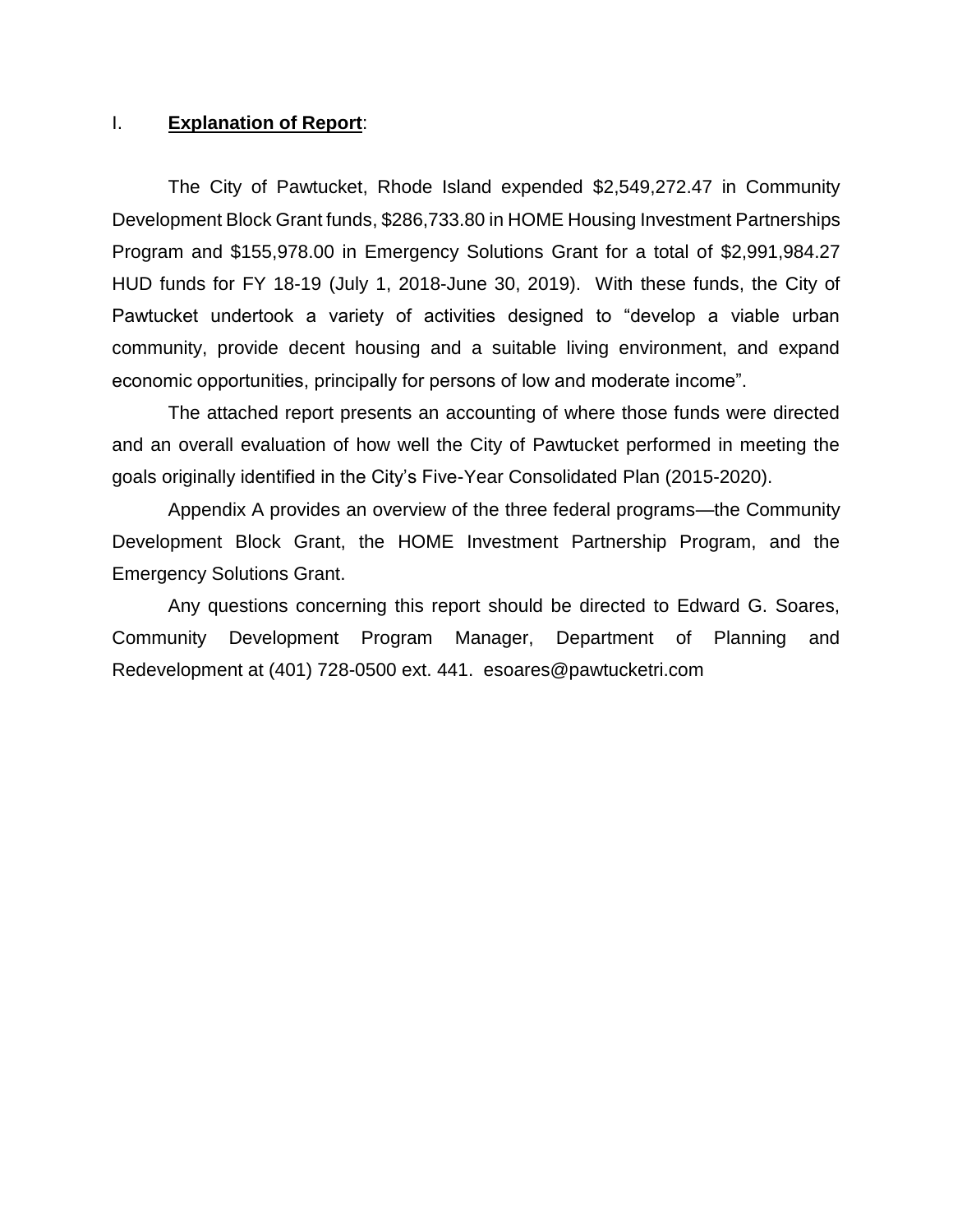#### **Ad published in the Pawtucket Times Wednesday, September 12, 2019**

**Copy of AD**

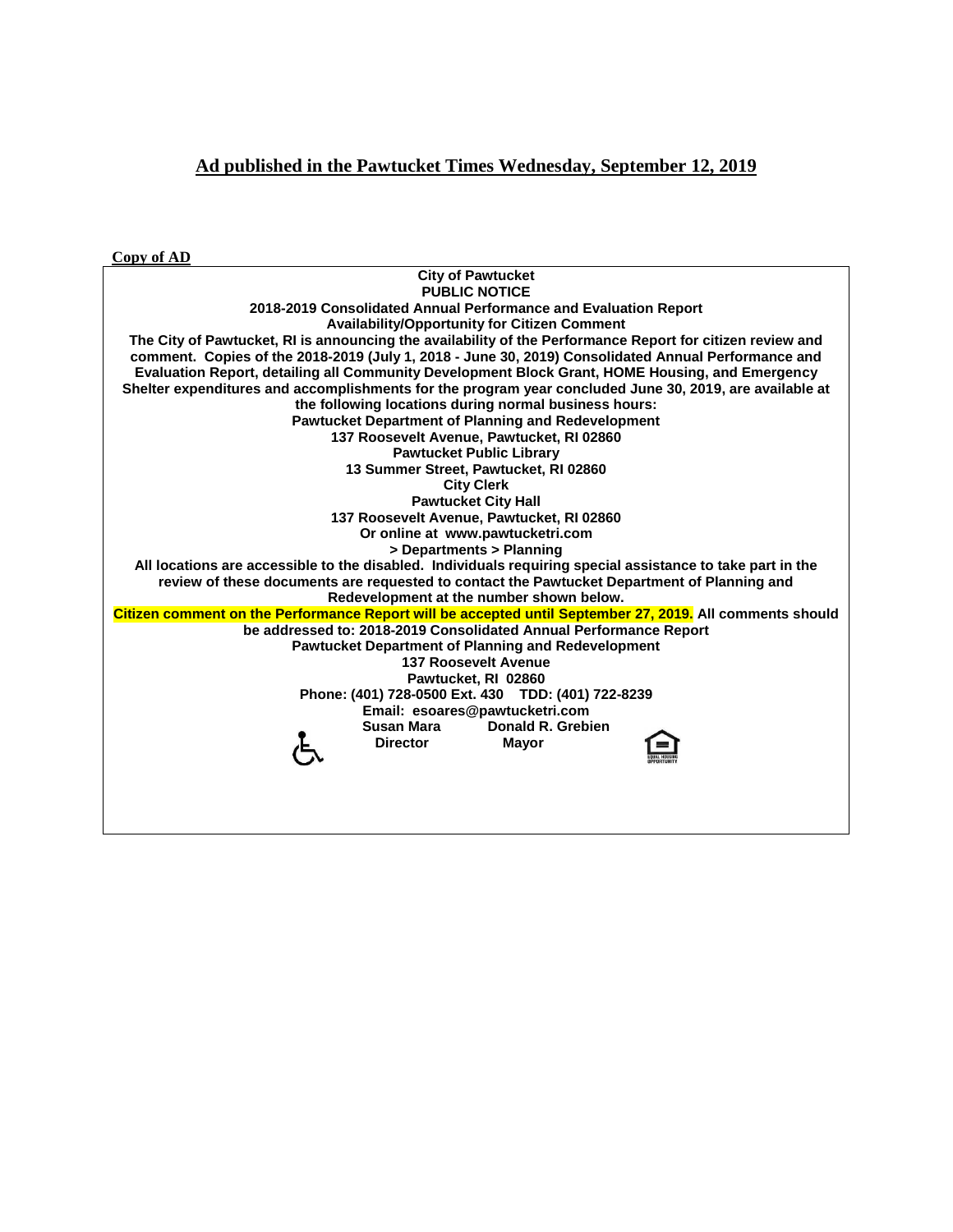#### II. **Summary of CDBG/ESG/HOME Expenditures**

As part of the Department of Housing and Urban Development's (HUD) new streamlining efforts, the City of Pawtucket now enters all of its CDBG/ESG/HOME project information via electronic transfer (computer). As such, HUD is now able to extract whatever information it needs to ensure that the City of Pawtucket is complying with applicable federal guidelines by using the HUD IDIS system. In addition to the IDIS reports, we have prepared more succinct program expenditure reports covering the CDBG, ESG and HOME Programs.

Most importantly, we have included a copy of the CDBG financial summary, which details the total amount of CDBG resources available and the total amount of CDBG funds expended. The report also calculates the percentage of dollars expended on activities designed to benefit low and moderate-income citizens. The CDBG regulations require that grantees meet a minimum low/moderate income benefit test of 70%, to be exercised over a one, two, or three year period. The City of Pawtucket has chosen to employ a three-year certification period (July 1, 2018–June 30, 2021) to meet the 70% benefit test required by HUD.

In this the first year of the three-year cycle, (July 1, 2018-June 30, 2019) the City of Pawtucket expended 97% of all CDBG activity dollars on projects, which directly benefited low and moderate-income Pawtucket residents (see financial summary attachment).

*July 1, 2018 to June 30, 2019 Year 1 97.26% July 1, 2019 to June 30, 2020 Year 2 July 1, 2020 to June 30, 2021 Year 3*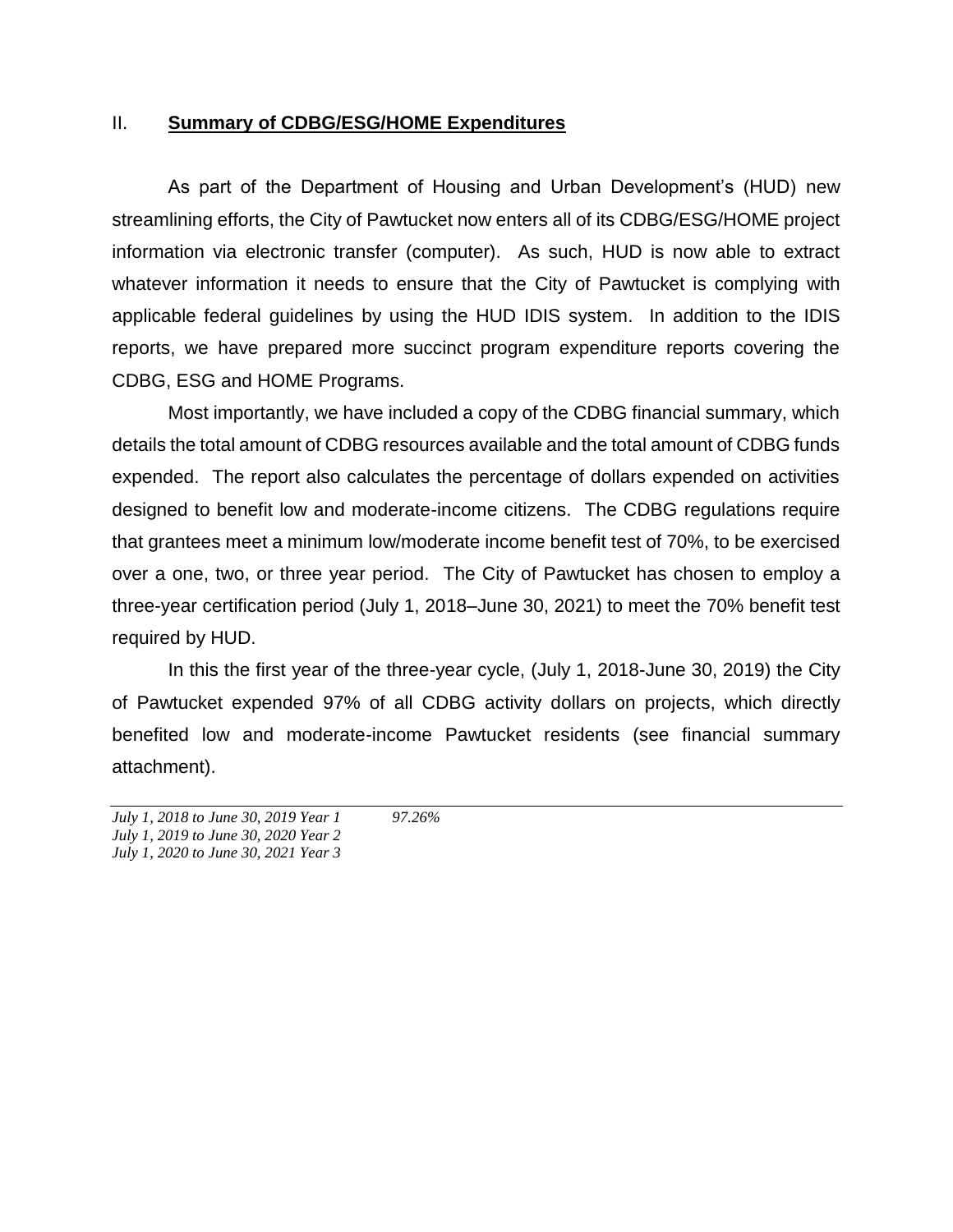| Objective<br><b>Expenditures</b><br>\$170,608.00  low/mod. income clients<br>\$37,000.00  low/mod. income clients |
|-------------------------------------------------------------------------------------------------------------------|
|                                                                                                                   |
|                                                                                                                   |
|                                                                                                                   |
|                                                                                                                   |
| \$5,000.00 low/mod. income clients                                                                                |
| \$4,000.00 low/mod. income clients                                                                                |
| \$8,000.00 low/mod. income clients                                                                                |
| \$5,000.00  low/mod. income clients                                                                               |
| \$15,000.00  low/mod. income clients                                                                              |
| \$3,000.00 low/mod. income clients                                                                                |
| \$6,000.00 low/mod. income clients                                                                                |
| \$14,372.75  low/mod. income clients                                                                              |
| \$15,000.00  low/mod. income clients                                                                              |
| \$5,000.00 low/mod. income clients                                                                                |
| \$9,000.00 low/mod. income clients                                                                                |
| \$4,000.00 low/mod. income clients                                                                                |
| \$10,000.00 low/mod. income clients                                                                               |
| \$40,000.00 low/mod. income clients                                                                               |
| \$26,000.00  low/mod. income clients                                                                              |
| \$12,500.00  low/mod. income clients                                                                              |
| \$10,000.00  low/mod. income clients                                                                              |
| \$6,000.00  low/mod. income clients                                                                               |
|                                                                                                                   |

**PUBLIC SERVICES PAGE SUBTOTAL**   $$405,480.75$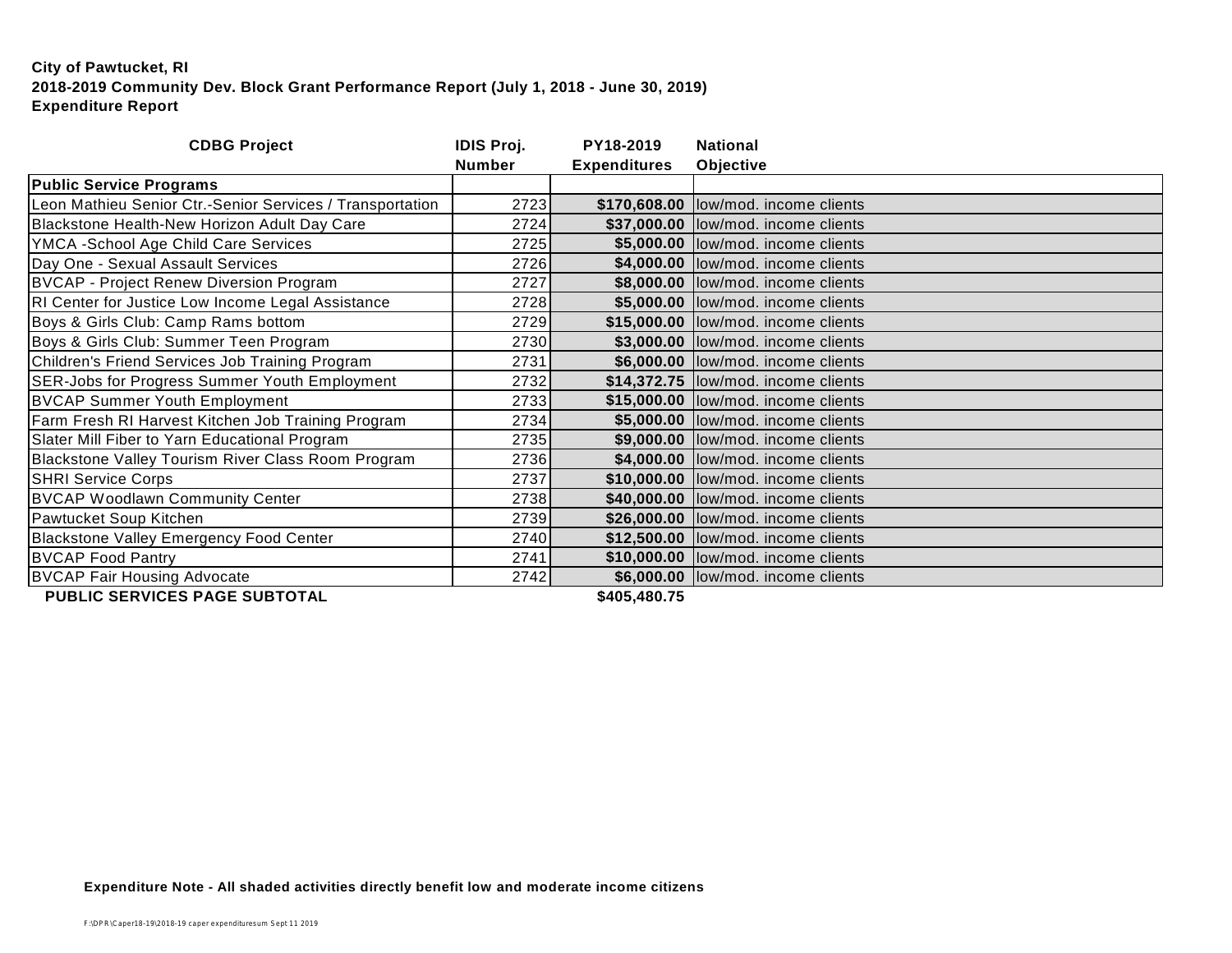| <b>CDBG Project</b>                                       | <b>IDIS Proj.</b> | PY18-2019           | <b>National</b>                     |
|-----------------------------------------------------------|-------------------|---------------------|-------------------------------------|
|                                                           | <b>Number</b>     | <b>Expenditures</b> | <b>Objective</b>                    |
| <b>Public Facility Improvements</b>                       |                   |                     |                                     |
| Darlington Early Childhood Center - New Roof              | 2641              |                     | 105,985.14  low/mod. income clients |
| CACD-120 High Street Building - Energy Efficiency Improve | 2705              |                     | 38,467.92  low/mod. income clients  |
| The Empowerment Factory - Baldwin Pollinator Garden       | 2709              |                     | \$19,729.18 low/mod area benefit    |
| CACD-120 High Street - Elevator Improvements              | 2750              |                     | \$241.05 low/mod income clients     |
| Transit-Oriented Development                              | 2657              |                     | \$87,807.10 low/mod area benefit    |
| Public Sculpture paint boxes                              | 2643              |                     | \$871.00 low/mod area benefit       |
| Summit Street Park                                        | 2461              |                     | \$620.00 low/mod area benefit       |
| Roosevelt Ave./Slater Mill RIDOT                          | 2467              |                     | \$40,919.94 low/mod area benefit    |
| Historic Pawtucket Library Dome Project                   | 2713              |                     | \$65,000.00 slums/blight spot       |
| TOD Sidewalk Improvements ADA Pine, Goff, Main            | 2714              |                     | \$641,303.05 low/mod area benefit   |
| Payne Park New Splash Park                                | 2716              |                     | \$491,376.59 low/mod area benefit   |
| <b>Street Tree Planting Program</b>                       | 2752              |                     | \$52,193.25 low/mod area benefit    |
| BUBLIA FIAU ITV. AUB TATIL                                |                   | . <i>.</i>          |                                     |

**PUBLIC FACILITY SUB-TOTAL** \$1,544,514.22

| <b>CDBG Project</b>                        | <b>IDIS Proj.</b> | PY18-2019           | <b>National</b>                   |
|--------------------------------------------|-------------------|---------------------|-----------------------------------|
|                                            | <b>Number</b>     | <b>Expenditures</b> | <b>Objective</b>                  |
| <b>Economic Development</b>                |                   |                     |                                   |
| RI Spirits, LLC Small Business Loan        | 2755              |                     | 43,000.00 low/mod job benefit     |
| Insight Machine, LLC Micro Loan            | 2757              |                     | 18,500.00 low/mod. Income clients |
| Petit Bakery, Micro Loan                   | 2758 <b>1</b>     |                     | 25,000.00 low/mod. Income clients |
| <b>GHD Logistics, LLC</b>                  | 2759              |                     | 15,000.00 low/mod. Income clients |
| Tu Voz Es Musica Micro Loan                | 2760              |                     | 15,000.00 low/mod. Income clients |
| 350 Prospect Street, LLC                   | 2761              |                     | 50,000.00 low/mod job benefit     |
| Progreso Latino Minority Business Outreach | 2753              |                     | $$17,953.80$ low/mod job benefit  |
| <b>COOMOMIC BEVELOBMENT CUB TOTAL</b>      |                   | $0.404$ $0.500$     |                                   |

**ECONOMIC DEVELOPMENT SUB-TOTAL \$184,453.80**

**Expenditure Note - All shaded activities directly benefit low and moderate income citizens**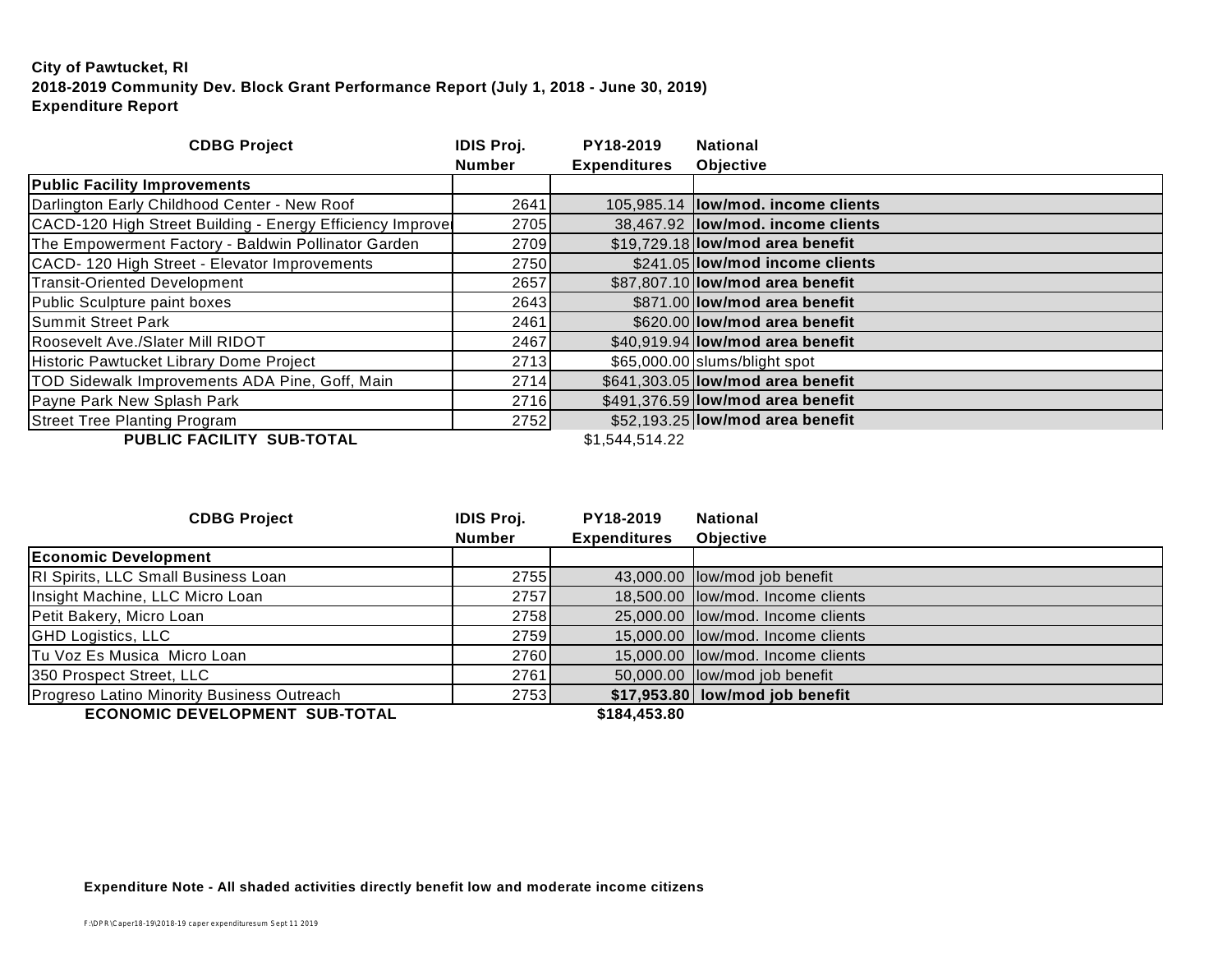| <b>CDBG Project</b>                           | <b>IDIS Proj.</b> | PY18-2019           | <b>National</b>               |
|-----------------------------------------------|-------------------|---------------------|-------------------------------|
|                                               | <b>Number</b>     | <b>Expenditures</b> | <b>Objective</b>              |
| Pawt. Redevelopment Agency Renewal Activities |                   |                     |                               |
| Dispo./Property Mgmt. of PRA Properties       | 2722              |                     | \$10.656.07 Slums/blight spot |
| 354 Pine Street Remediation                   | 2052              |                     | \$7.388.41 Islums/blight spot |
| <b>DDA DEMEMAL OUD TOTAL</b>                  |                   | 0.1001110           |                               |

**PRA RENEWAL SUB-TOTAL \$18,044.48**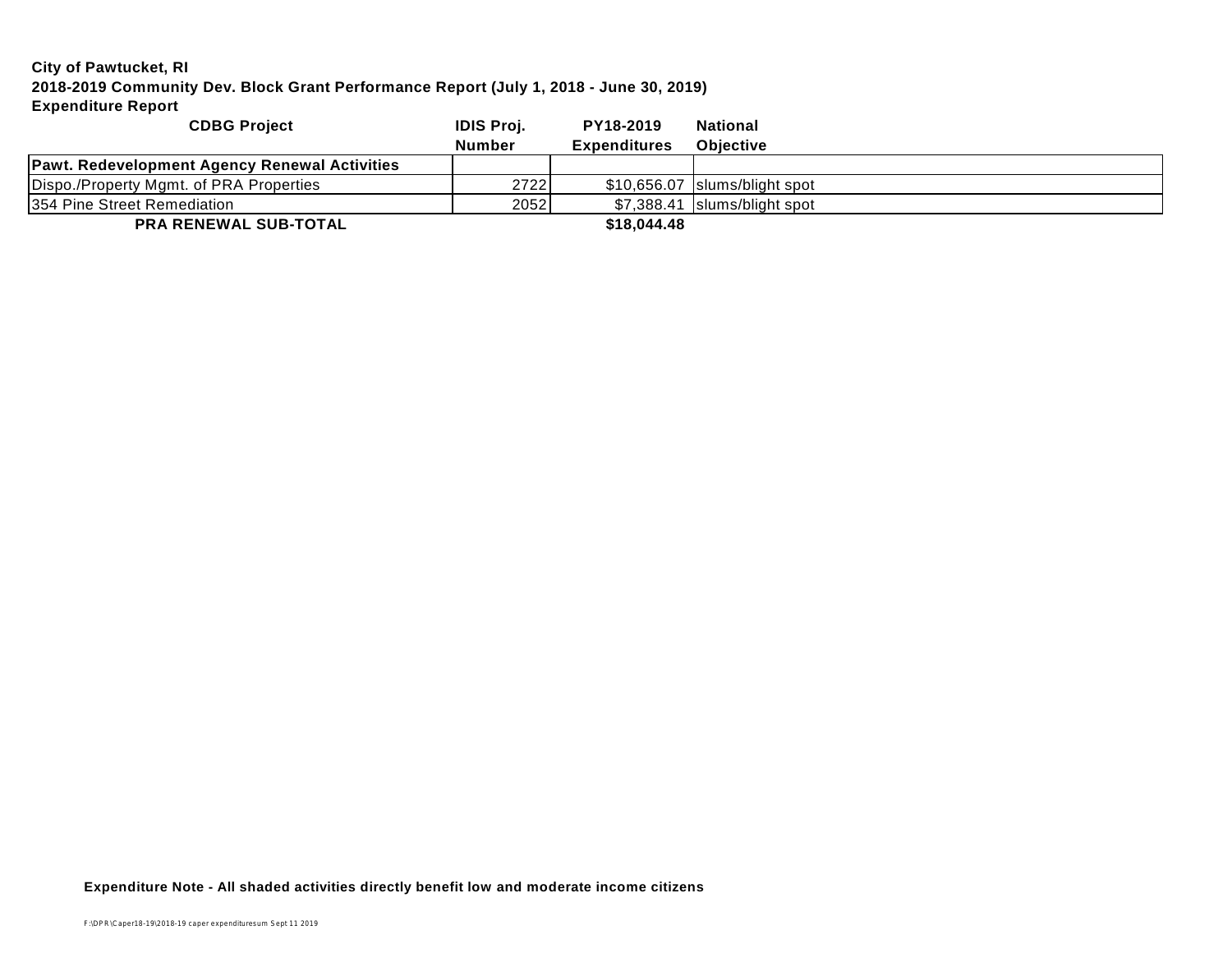| <b>CDBG Project</b>                       | <b>IDIS Proj.</b> | PY18-2019           | <b>National</b>                                                          |
|-------------------------------------------|-------------------|---------------------|--------------------------------------------------------------------------|
|                                           | <b>Number</b>     | <b>Expenditures</b> | <b>Objective</b>                                                         |
| Dept. of Planning Administration          | 2720              |                     | \$311,292.31 Planning General Administration Cost                        |
| Pawt. Redevelopment Agency Administration | 2721              |                     | \$72,435.91 Planning General Administration Cost                         |
| Pawt. Bus. Dev. Corp. - Administration    | 2762              |                     | \$13,051.00 General Administration Cost                                  |
| <b>ADMINISTRATION - SUB-TOTAL</b>         |                   | \$396,779.22        |                                                                          |
|                                           |                   |                     |                                                                          |
| <b>GRAND EXPENDITURE TOTAL</b>            |                   |                     | \$2,549,272.47 all CDBG expenditures for the year                        |
| ADMIN./PLANNING COSTS                     |                   |                     | \$396,779.22 administration costs for the year                           |
| <b>TOTAL DIRECT ACTIVITY EXPENDITURES</b> |                   |                     | \$2,152,493.25 all direct activity expenditures excluding administration |
| LOW/MOD BENEFIT ACTIVITY EXPENDITURE      |                   |                     | \$2,093,463.63 all low/moderate income expenditures                      |
| 2018-19 % BENEFIT LOW/MOD PERSONS         |                   |                     | 97.26% percentage directed to low/moderate income benefit                |

**2016, 2017, 2018 Three Year Average Low/Mod Income Benefit Percentage 94.67%**

**Three Year Minimum Average Required 70% 2016-2017 Year Two Average 94%**

**2017-2018 Year Three Average 93**

**2018-2019 Year One Average 97%**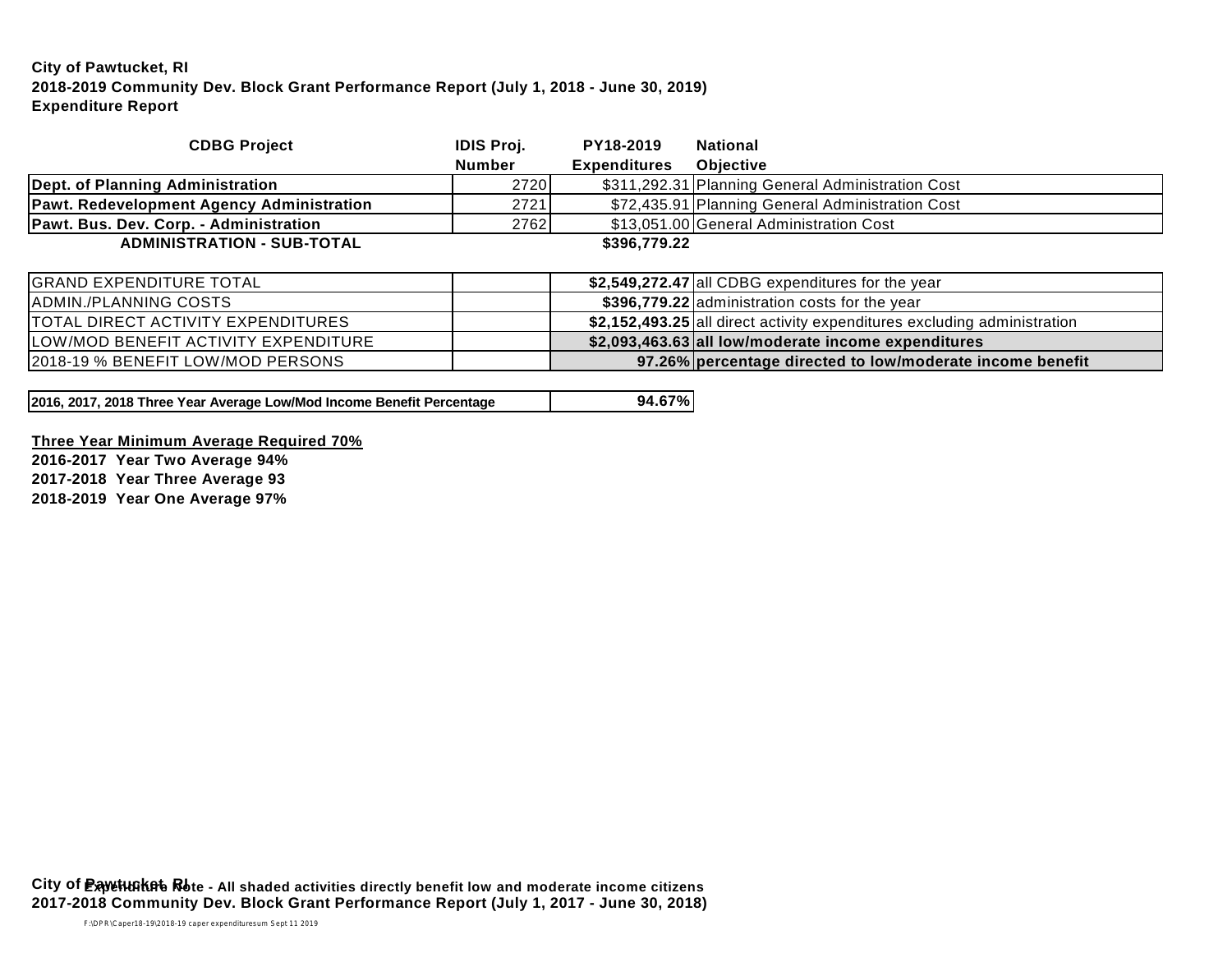#### **Expenditure Report**

| <b>ESG Project</b>                            | <b>IDIS Proj.</b> | <b>FY17-18</b>      | <b>National</b>                               |
|-----------------------------------------------|-------------------|---------------------|-----------------------------------------------|
|                                               | <b>Number</b>     | <b>Expenditures</b> | <b>Objective</b>                              |
| Blackstone Valley Advocacy Ctr.               | 2743              |                     | \$45,280.00 Domestic Violence Shelter         |
|                                               |                   |                     |                                               |
| House of Hope-Access to Hope Dexter Street    | 2744              |                     | \$34,000.00 Homeless Day Program              |
|                                               |                   |                     |                                               |
| Crossroads Rhode Island                       | 2745              |                     | \$65,000.00 Rapid Rehousing Rental Assistance |
|                                               |                   |                     |                                               |
| <b>Emergency Shelter Grant-Administration</b> | 2746              |                     | \$11,698.00 Grant Administration              |
|                                               |                   |                     |                                               |
| <b>ESG TOTAL</b>                              |                   | \$155,978.00        |                                               |

#### **City of Pawtucket, RI**

**2018-2019 HOME Housing Investments Partnerships Performance Report (July 1, 2018 - June 30, 2019)**

#### **Expenditure Report**

|                                                        | <b>IDIS Proj.</b> | FY17-2018           |                                                                                         |
|--------------------------------------------------------|-------------------|---------------------|-----------------------------------------------------------------------------------------|
| <b>HOME Projects</b>                                   | <b>Number</b>     | <b>Expenditures</b> | <b>ACCOMPLISHMENTS</b>                                                                  |
| 256 Mendon Avenue                                      | 2658              |                     | \$146,309.16 Project complete home sold to First Time Home Buyer                        |
| 370 Lonsdale Avenue                                    | 2650              |                     | \$32,576.34 Project complete home sold to First Time Home Buyer                         |
|                                                        |                   |                     |                                                                                         |
| Blackstone Valley ARC - Tenant Based Rental Assistance | 2679              |                     | \$9,244.00 Provided Rental Vouchers for Handicapped unit                                |
|                                                        |                   |                     |                                                                                         |
| Administration 2018-2019                               | 2754              |                     | \$54,736.30 General Administration expenses                                             |
| 370 Lonsdale First Time Homebuyer Assistance           | 2650              |                     | \$16,500.00 Provide funds to assist First Time Home Buyer with Down payment Assistance  |
|                                                        |                   |                     |                                                                                         |
| Pawt. Central Falls Development CHDO Admin             | 2756              |                     | \$27,368.00 Community Housing Development Organizations maximum 5% set-aside for Admin. |
|                                                        |                   | \$286,733.80        |                                                                                         |

#### **Expenditure Note - All shaded activities directly benefit low and moderate income citizens**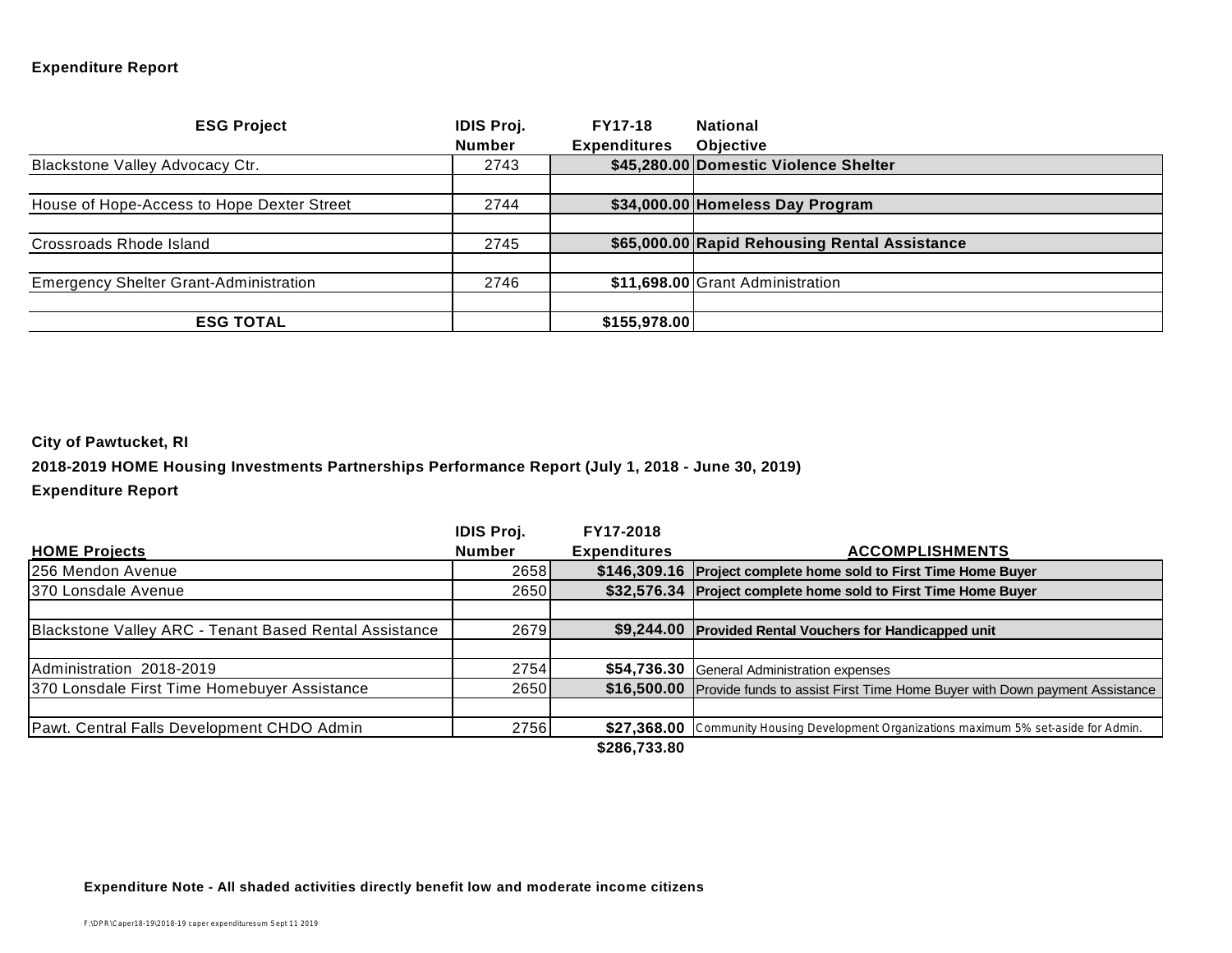## **CDBG Category Expenditures - July 1, 2018 - June 30, 2019**

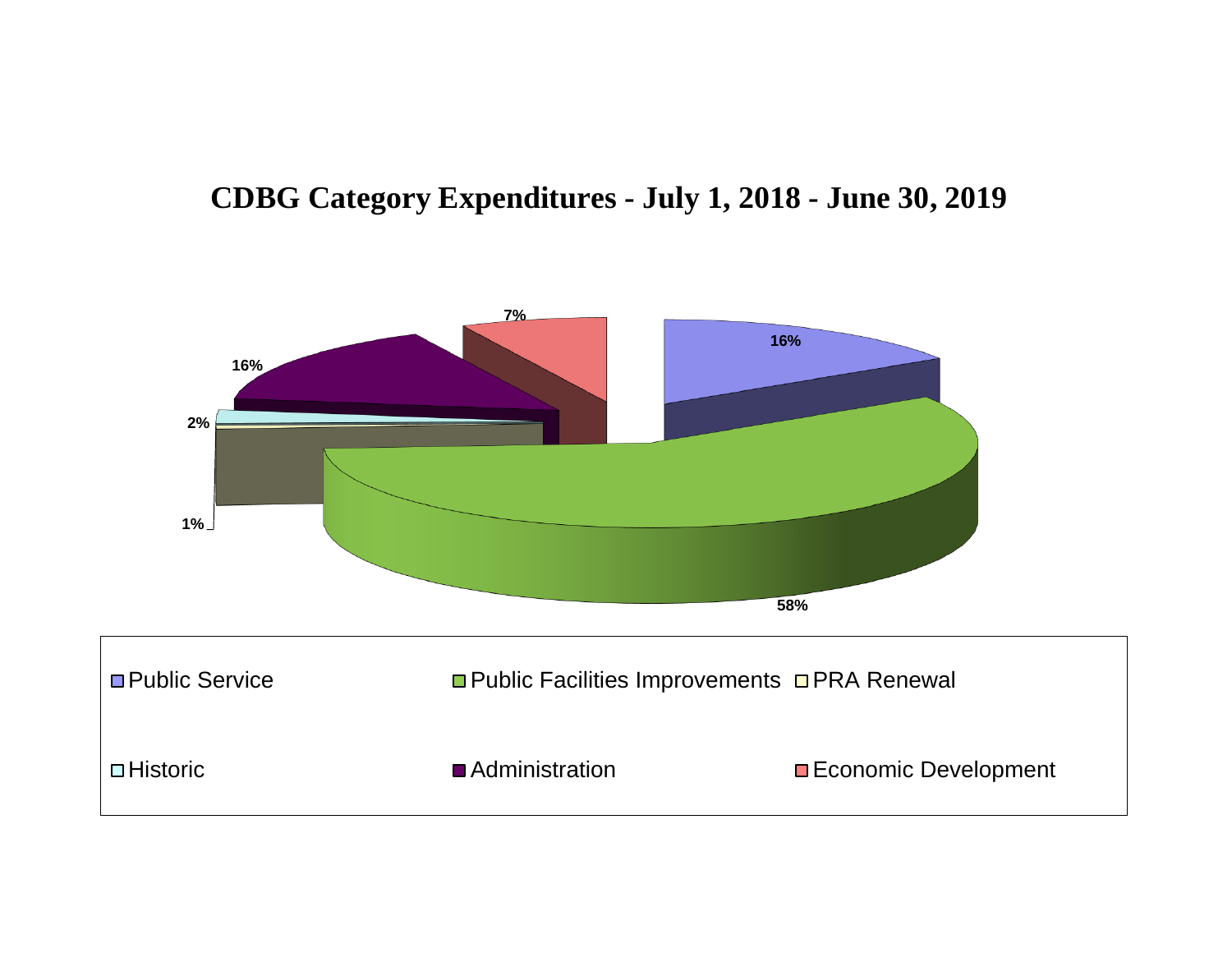# **CDBG Low/Mod Benefit Expenditure Calculation July 1, 2018 - June 30, 2019**



| <b>□Low/Mod Benefit Expenditure</b><br>■Non Low/Mod Expenditure |
|-----------------------------------------------------------------|
|-----------------------------------------------------------------|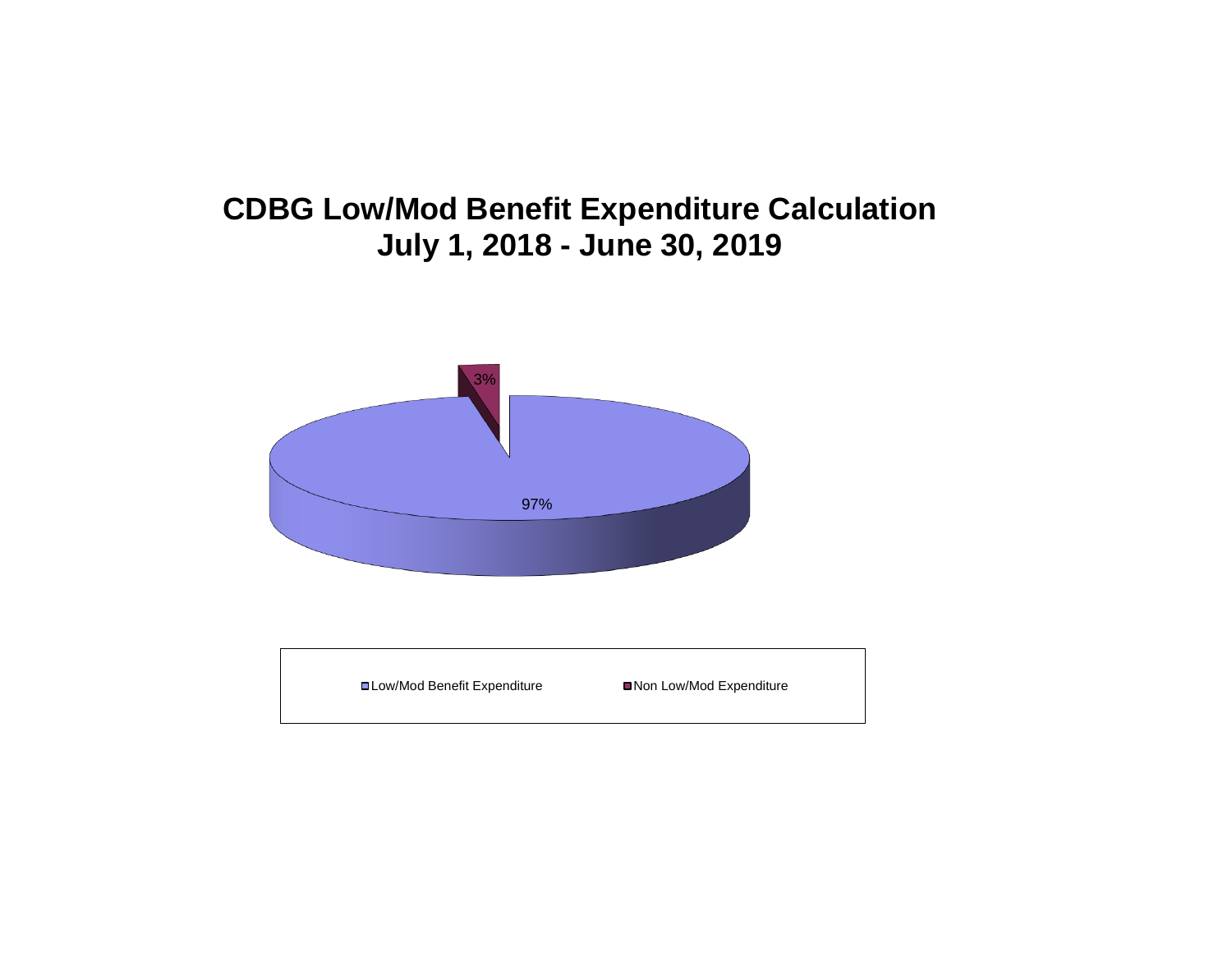**City of Pawtucket CDBG Percent of Funds Used for Administration July 1, 2018 - June 30, 2019**

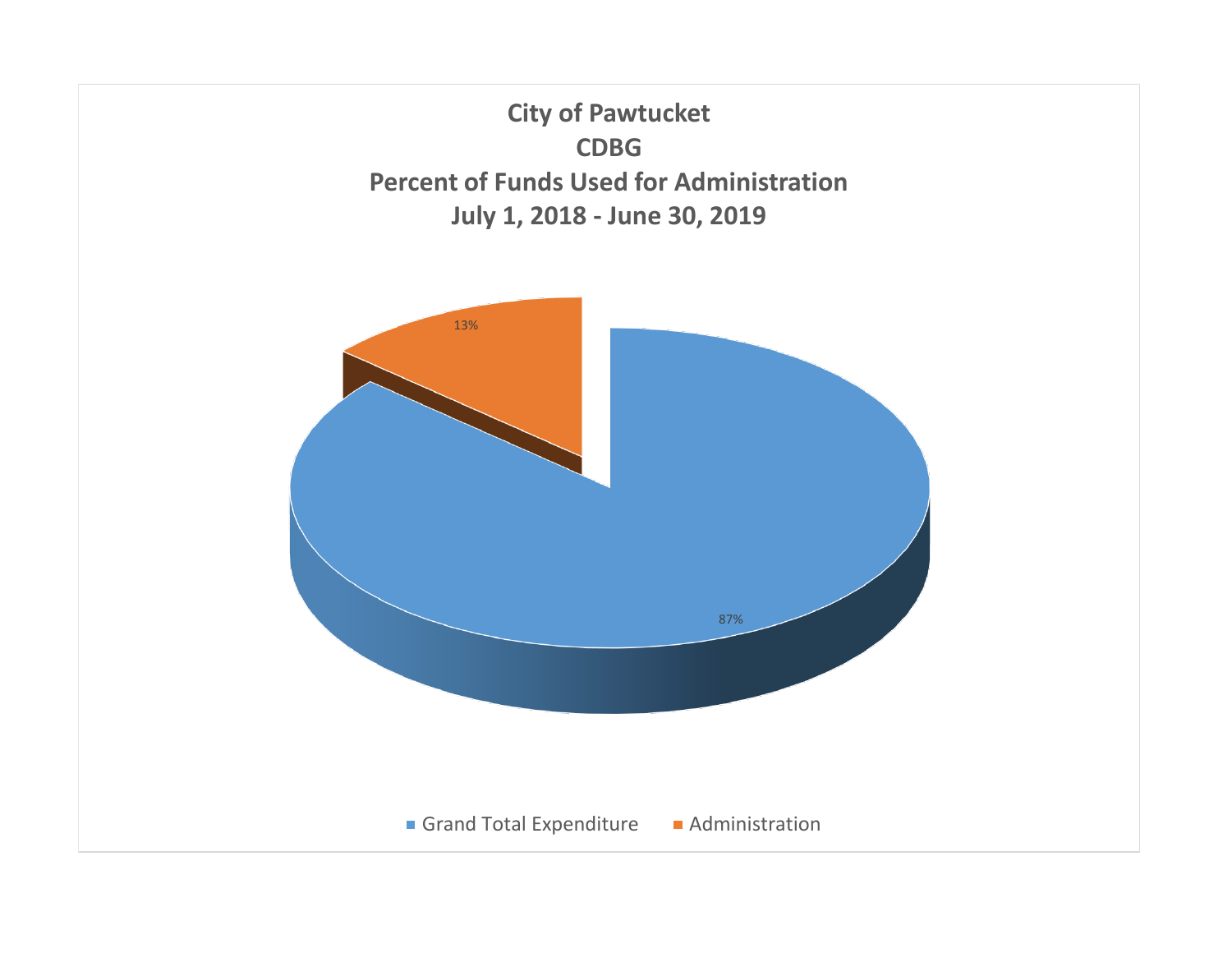